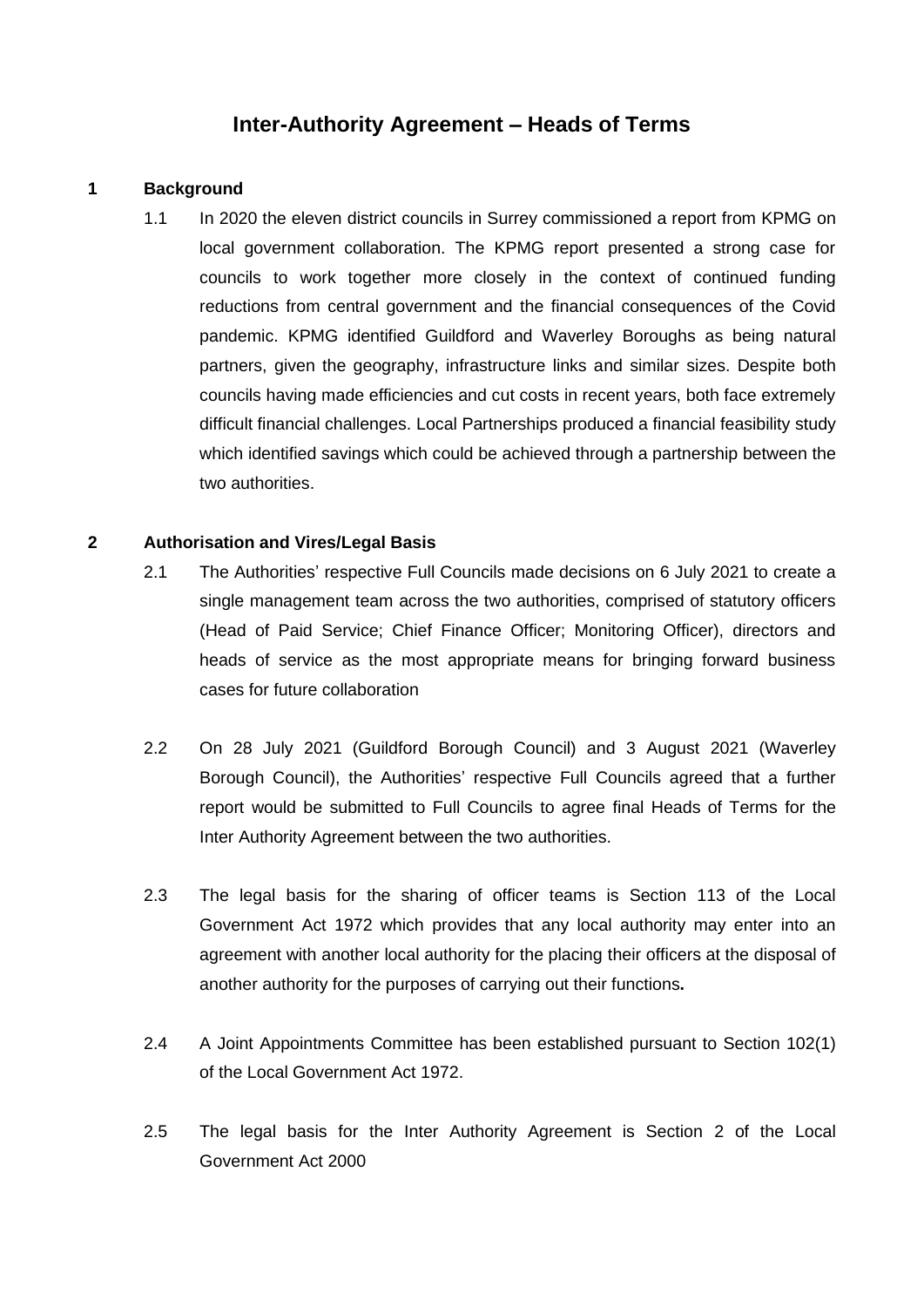# **3 Parties**

3.1 Guildford Borough Council (GBC) and Waverley Borough Council (WBC) – the 'Parties'

# **4 Commencement and Duration**

4.1 The Agreement will commence on the date set out within the Agreement and will continue until or unless determined by either or both parties in accordance with the terms of the Agreement.

# **5 Scope**

5.1 Nothing in this Agreement shall restrict either Party's right to continue to conduct its business activities or arrangements that existed on the Commencement Date or that otherwise come into being outside the scope of this Agreement.

# **6 Principles and Aims**

- 6.1 These are contained in the Vision Statement for Waverley-Guildford Collaboration contained at Appendix 1 of 6 July 2021 Guildford Borough Council Full Council papers and in Annexe 1 of 6 July 2021 Waverley Borough Council Full Council papers.
- 6.2 The following key principles will underpin the operation of this Agreement:
	- 6.2.1 The sovereignty and identity of both Parties will be preserved
	- 6.2.2 Councillor independence and leadership in both Parties will be retained
	- 6.2.3 Both Parties will retain clear accountability to the councillors and residents of each Party
	- 6.2.4 No one Party will take an overall lead both Parties are of equal status and have equality of influence in the Joint Arrangements (although the Parties recognise that there may be a requirement for one Party to take a role as "Employing Authority" or "Contracting Authority" to facilitate the delivery of the Joint Arrangements)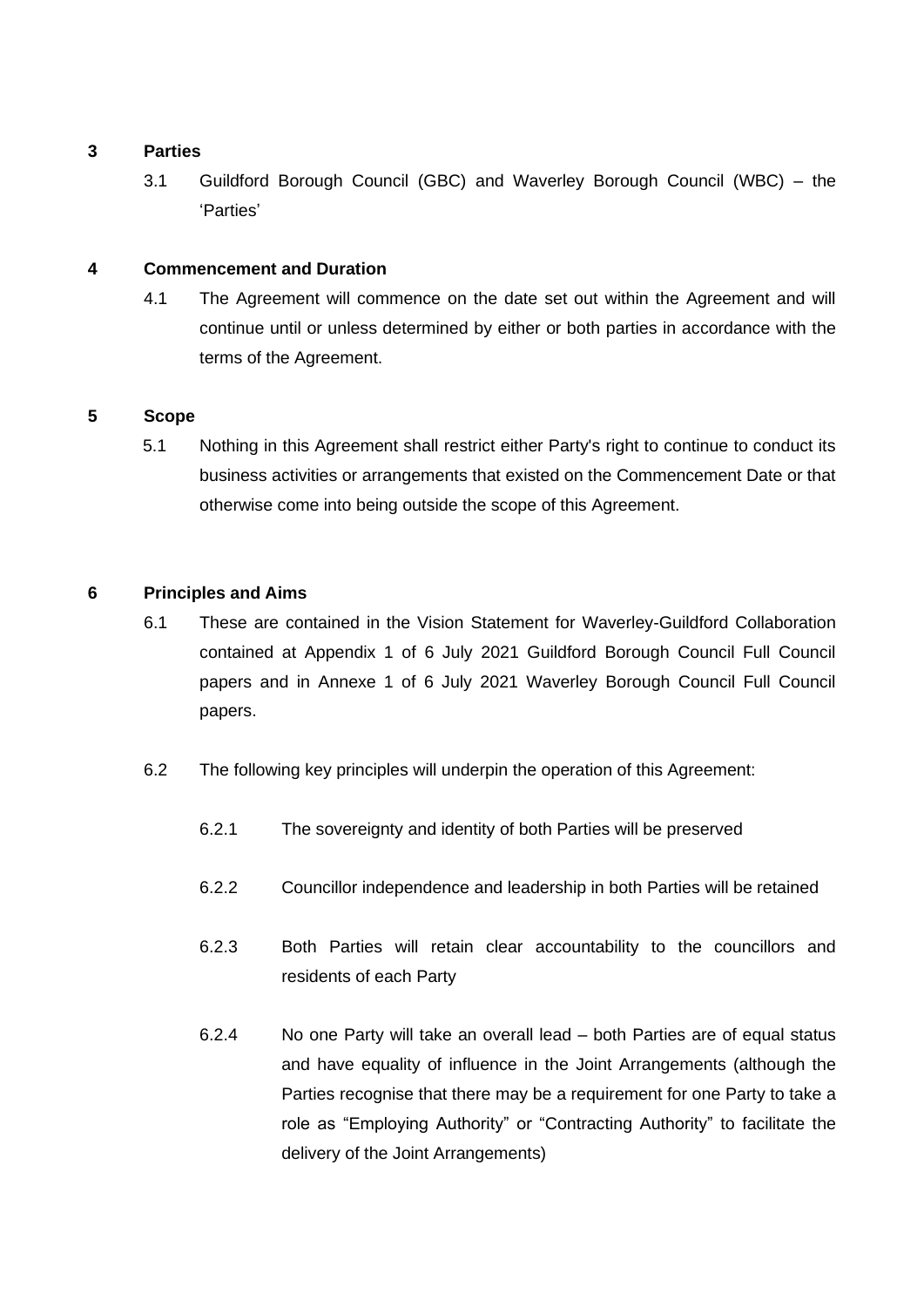- 6.2.5 Accountability for services delivered through the Joint Arrangements remains with the Party with whom the statutory responsibility lies.
- 6.3 The following general values for each Party will guide the partnership:
	- 6.3.1 The Parties shall act reasonably and in good faith at all times
	- 6.3.2 The Parties shall provide information to each other as and when required to achieve the aims of the Joint Arrangements (provided each Authority is complying with the law)
	- 6.3.3 The Parties shall identify issues and problems early and work constructively to achieve solutions
	- 6.3.4 The Parties shall actively co-operate to ensure the smooth running of the Joint Arrangements, for example, in payment of Inter-Authority invoices and recharges
	- 6.3.5 The Parties shall keep all councillors, residents, staff and other stakeholders informed about the arrangements

# **7 Model and Governance**

7.1 A Joint Appointments Committee (JAC) has been established under s.102(1) of the Local Government Act 1972, and the Terms of Reference for the JAC will be attached to the IAA. Further, it is proposed that a Joint Governance Committee will be established under s.102(1) of the Local Government Act 1972.

# **8 Termination and Exit Strategy**

- 8.1 The notice of termination period will be 12 months, to allow each Party to make necessary provisions within their budgets.
- 8.2 Any staff employed within a shared officer team under clause 2.3 above shall remain at the disposal of the non-employing authority for the duration of the exit period to enable the non-employing authority time to recruit.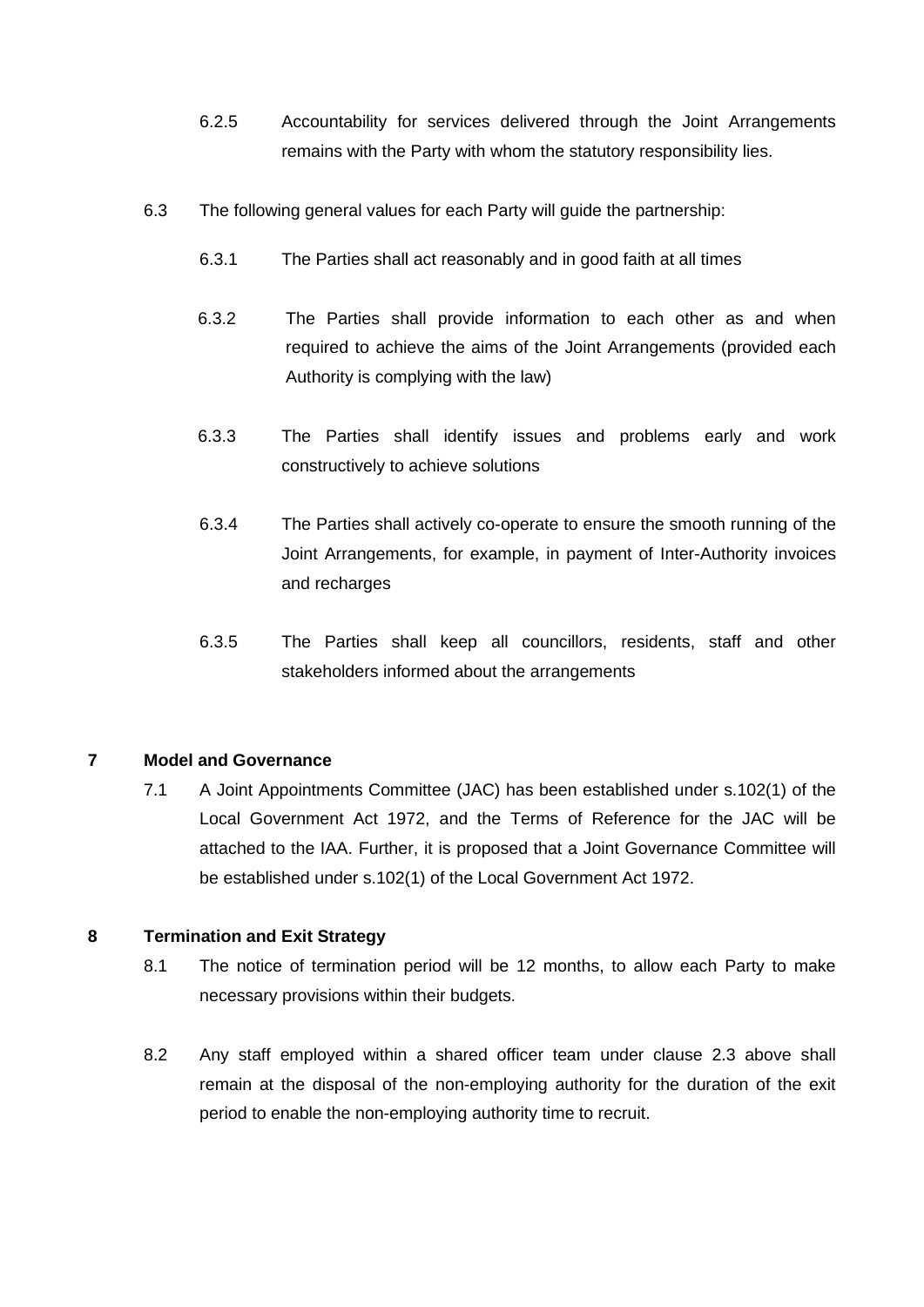8.3 The termination period should commence before 1 October in any year to enable each authority to update its budget cycle, with a minimum period of 12 months and a maximum period of 24 months

## **9 Review**

- 9.1 The Parties shall:
- (i) periodically undertake a formal review (at least once every 12 months) of the interauthority agreement, ensuring it continues to be fit for purpose and recommending to both Full Councils any changes required; and
- (ii) periodically undertake a formal review (at least once every 6 months) of the collaboration risk assessment, reviewing current and target impact and likelihood scores and making any changes to the list of risks and mitigating actions

and nothing in clause 9.1 shall fetter the discretion of the Joint Governance Committee to agree to undertake a review at any point during the term of the Agreement.

# **10 Staffing Arrangements**

- 10.1 The Joint Management Team shall be employed by one host authority, that being Waverley Borough Council, on new shared terms and conditions
- 10.2 Following completion of the IAA, authorities will commence a project to harmonise policies generally across the two councils
- 10.3 Any proposal for moving existing staff onto the new terms and conditions will be assessed on a case-by-case basis, consulting with staff and unions.
- 10.4 A restructure will be undertaken to move all shared staff onto new 'collaboration' terms and conditions as soon as possible.
- 10.5 If any member of staff is in a shared role then the costs shall be split on a 50/50 basis. If not, the employing authority shall retain the liability.
- 10.6 For the avoidance of doubt, while the Joint Management Team shall be employed by Waverley Borough Council as the host authority, that principle shall not necessarily apply to any future shared services.

The Parties commit to the following principles: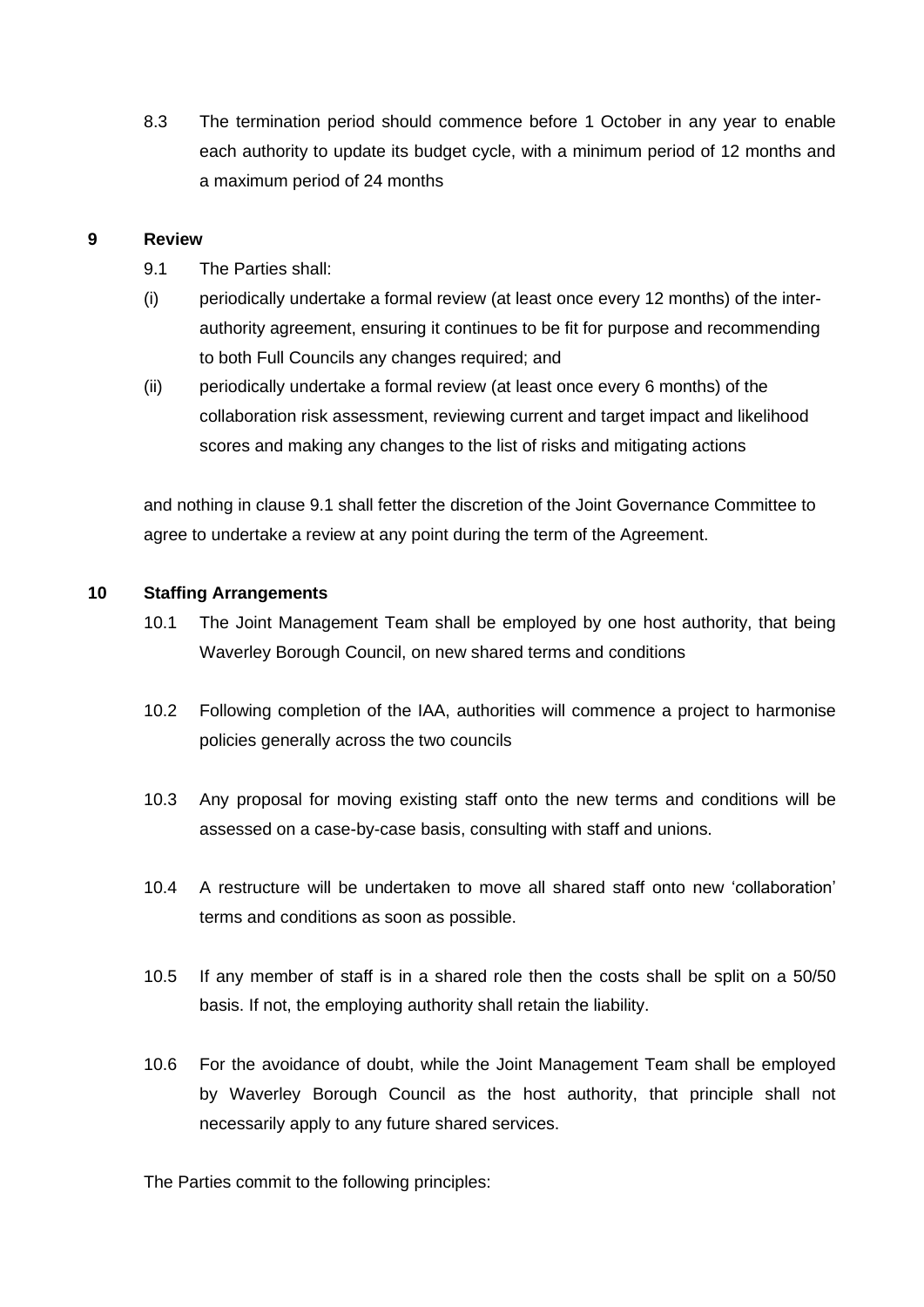- 10.7 The ring-fencing of vacant or newly created posts to those within a suitable pool that are at risk of redundancy *[Drafting note - In this context, 'ring-fencing' a vacant or newly-created post means restricting the application and selection process initially*  to people who have been notified that they are at risk of redundancy. If the role *cannot be filled from those people (referred to as a 'pool' i.e. those who have been notified that are at risk of redundancy) then the application and selection process will be broadened out to welcome applications internally from other Council staff and/or externally from applicants who do not currently work for either Council. This definition derives from employment legislation.]*
- 10.8 The use of objective selection criteria and independent specialist support in the selection process where necessary
- 10.9 Staff appointed are committed to representing the best interests of both Councils and are able to provide objective professional advice across both Councils
- 10.10 The employment of staff on merit and 'best fit for the role' and not considering factors such as comparison of the cost of redundancy dismissals for 'at risk' staff
- 10.11 The adoption of an approach to the 'slotting' of staff or offering suitable alternative employment where service structure has changed but roles have not significantly altered *[Drafting note - 'Slotting' staff is a process that is followed if a role in a new structure is substantially the same as that which was in the original structure. In this instance, the case for a redundancy dismissal is difficult to argue and therefore staff in the original structure role may be offered the role in the new structure as a reasonable suitable alternative and will not be required to go through a selection process for the role. This avoids a potential unfair dismissal claim. If the member of staff rejects the role, it is possible to argue that there has been no redundancy situation or dismissal and therefore the member of staff may not be paid redundancy. This is always a situation considered on a case-by-case basis as a number of variables will need to be considered when making a final decision. Again, his definition derives from employment legislation.]*
- 10.12 The agreement of an approach to selection for redundancy such as a voluntary redundancy scheme or agreed redundancy selection criteria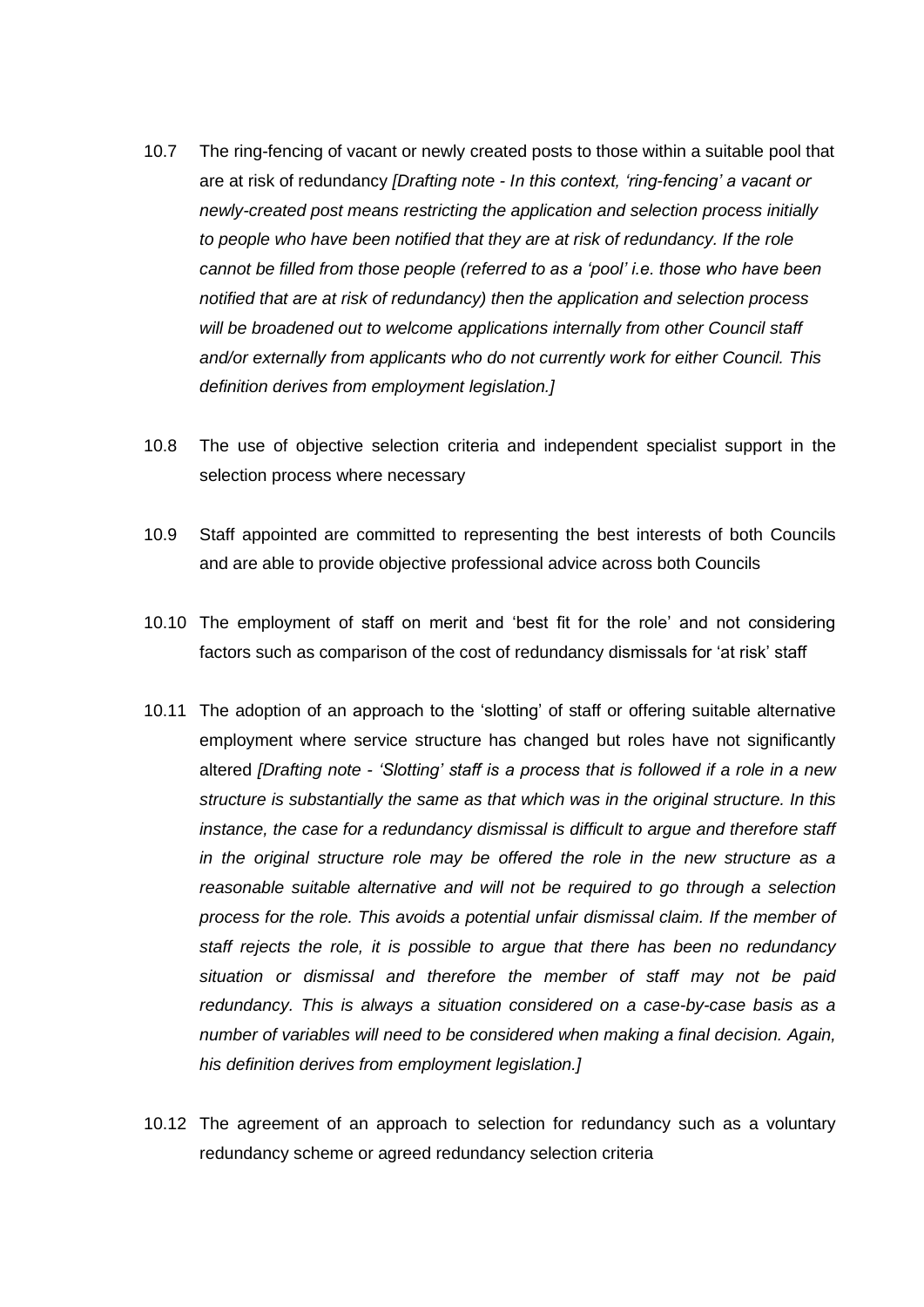- 10.13 Working positively in consultation with unions and employees to achieve the best outcome for the staff and the organisation and to maintain good employee relations
- 10.14 Adopting a communications plan from the start of the process to share the vision, reasons, plans and progress to ensures that staff members are informed and involved.
- 10.15 The adequate resourcing of the HR teams across both Councils to ensure that they are able to provide the proper level of support to the restructuring and transformation processes.

# **11 Establishment of Joint Appointments Committee (JAC)**

11.1 The JAC consists of 6 members (quorum is 3 provided at least one member of each authority is present). The Chairman of the JAC alternates between the Leaders of each authority. The JAC remit is the appointment of the councils' Joint Chief Executive/Head of Paid Service and any Joint Statutory Officer and Director posts as are covered by the Local Authorities (Standing Orders) (England) Regulations 2001 (as amended) or any successor regulations.

#### **12 Cost of Shared Services**

- 12.1 50/50 sharing of costs shall be the default, unless there is sufficient justification in any business case for departing from that position (both authorities acknowledging that consideration may need to be given to pension costs for each authority)
- 12.2 A review of the cost sharing arrangements should take place initially after one year, and every two years thereafter to ensure value for money. This would not be a review to rectify contributions to date but to look forward as to whether the contribution ratio (50/50) should be altered for the subsequent two years.
- 12.3 The principle of the employing authority covering pension strain costs shall apply within this agreement.
- 12.4 The following multiples shall apply and consideration shall be given to how multiples can be standardised in the future:
	- 12.4.1 For both councils, the basic sharing principle is 50:50
	- 12.4.2 However, for redundancy costs, Waverley has a x1.5 multiple and Guildford has a x2 multiple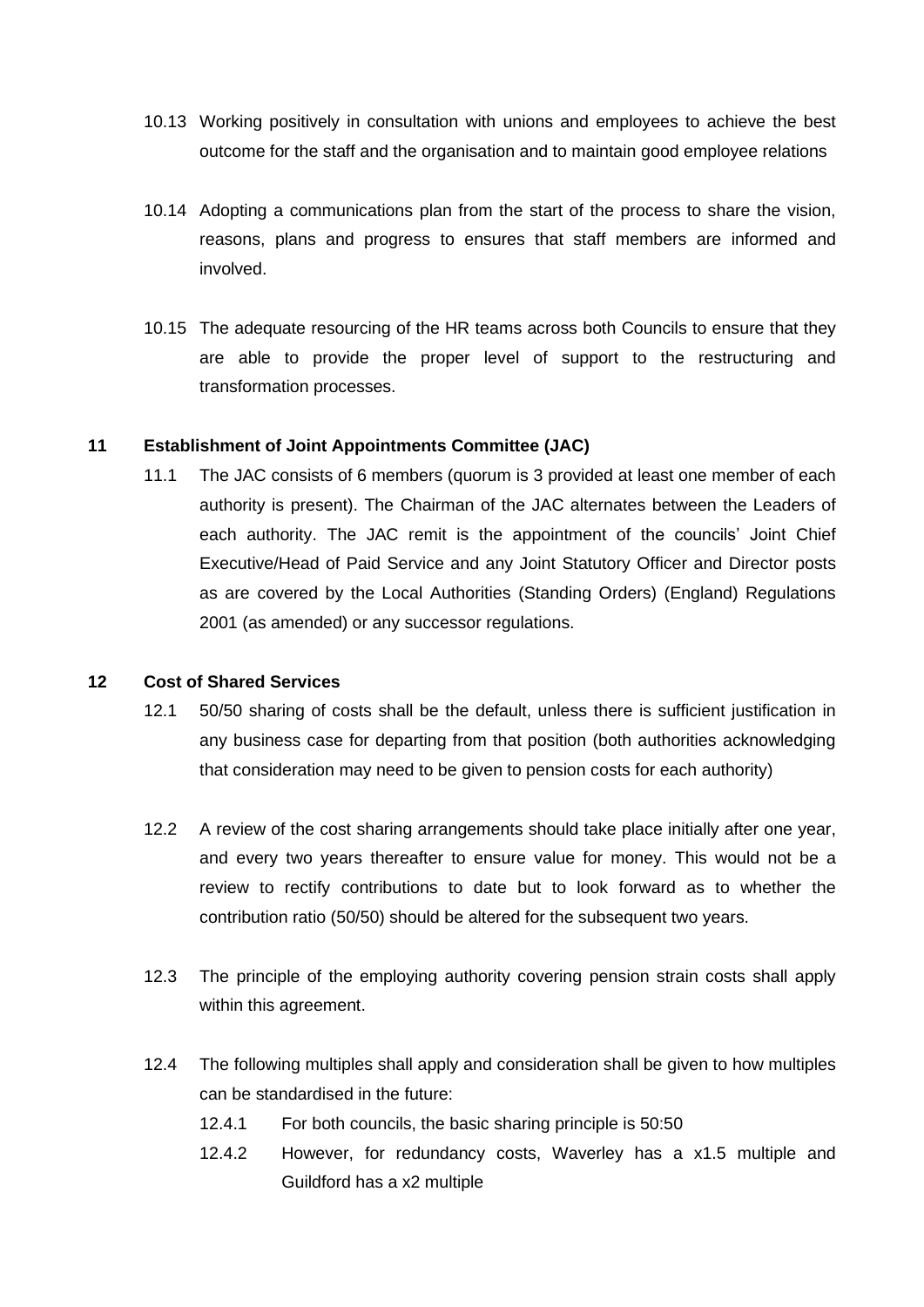- 12.5 For any employee employed by Waverley, the councils split the cost 50/50
- 12.6 For any employee employed by Guildford, Waverley will pay the amount as if the employee were employed by Waverley, with Guildford covering the remainder
- 12.7 Employment costs for shared senior managers (salary, NI, pension contributions, expenses), recruitment costs, advisor/consultancy costs, will follow the basic split agreed above.

# **In relation to future business cases for shared service models:**

- 12.8 The default position shall be an equal split, with justification in each case for any departure.
- 12.9 There shall be formal Executive agreement from both authorities for any shared service models
- 12.10 Part of any future design work which would be brought forward for consideration will include clarity on the scope of the senior management team.
- 12.11 A standard business case template and consistent methodology should be agreed.

# **13 Insurance**

- 13.1 During the term of this Agreement each Party shall maintain in force, with a reputable insurance company, such policy or policies of insurance necessary to insure each Party against all risks required in relation to the JCEO Arrangements and the Agreement and any insurances as may be required by law.
- 13.2 Nothing in this Agreement shall limit or exclude a Party's liability:
	- (a) for death or personal injury caused by its negligence, or that of its employees, agents or sub-contractors;
	- (b) for fraud or fraudulent misrepresentation;
	- (c) for breach of any obligation as to title or quiet possession implied by statute; or
	- (d) for any other act, omission, or liability which may not be limited or excluded by law.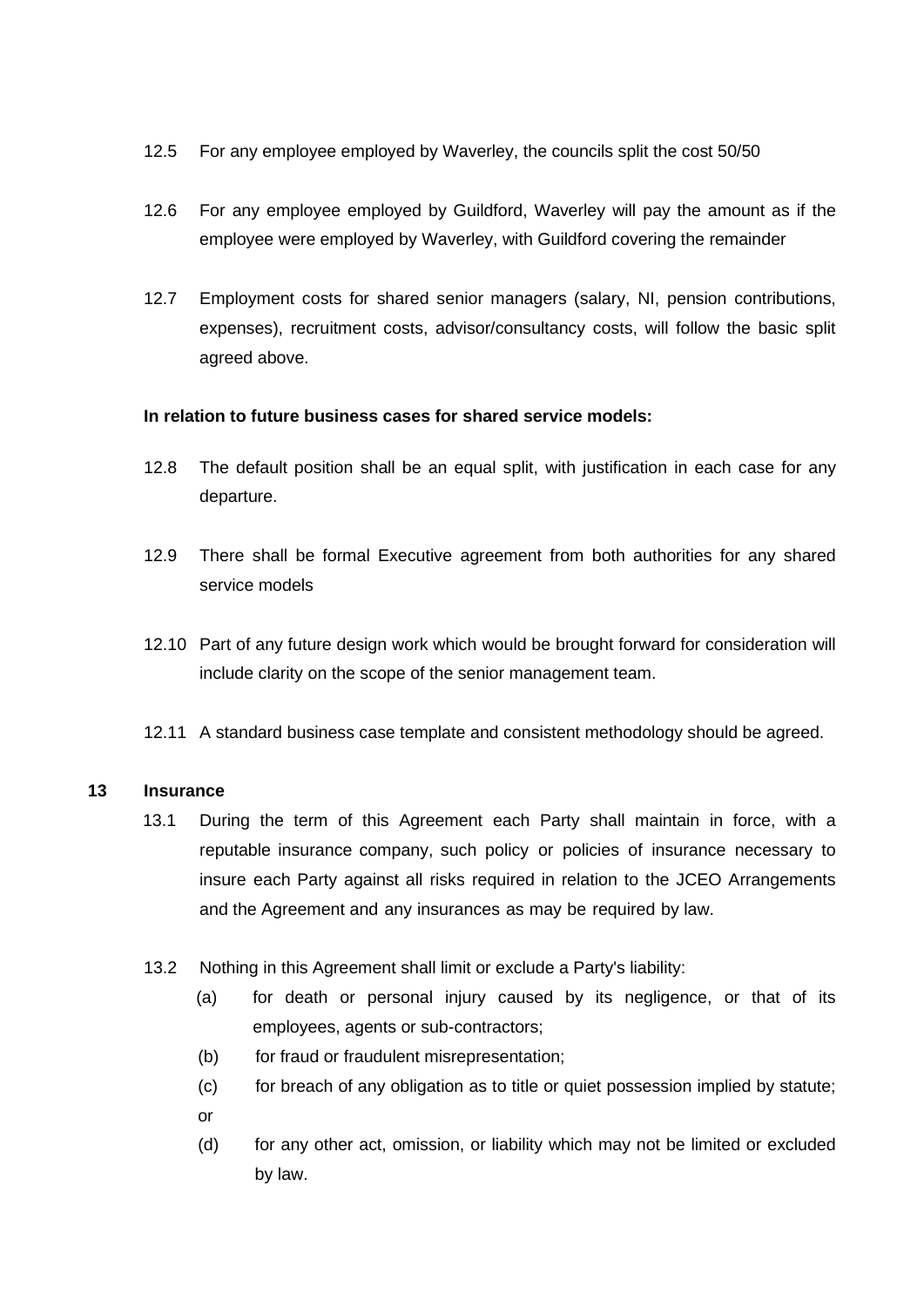- 13.3 Subject to clause 13.2 above, no Party shall have any liability to the other Party, whether in contract, tort (including negligence), breach of statutory duty, or otherwise, for any loss of profit, or for any indirect or consequential loss arising under or in connection with the Agreement.
- 13.4 Each Party shall keep its own insurance and liabilities until the point where joint agreements are being considered, at which point there shall be further discussion in relation to specific business cases for shared arrangements and related insurance arrangements shall be considered on a case-by-case basis.

#### **14 Property and Assets**

- 14.1 The ownership of each Party's property and assets shall continue to be retained by that Party. Exceptions to this shall require a business case and approval shall be in accordance with the appropriate approval process and each Party's Scheme of Delegation as set out in their Constitution at that time.
- 14.2 If any property or asset is sold, the proceeds will remain with the legal owner. All collaboration business cases will include an appropriate financing proposal and it will be each council's prerogative on how it funds a business case, and approval shall be in accordance with the appropriate approval process and each Party's Scheme of Delegation as set out in their Constitution at that time.
- 14.3 Each Party will make its premises available (by way of licence) to the other for ad hoc meetings and working space by officers, councillors and contractors, subject to sufficient space being available to the host council, at no charge.
- 14.4 If either Party moves staff into the other's premises on more than an ad hoc basis, there will be agreement in place for the host council to recover costs, agreed in advance of the arrangement coming into effect. An appropriate lease or licensing arrangement will be put into place if necessary. This will include mutual aid and business continuity purposes if one council's premises becomes unavailable in part or in total.
- 14.5 Any shared facility will be subject to a business case and financing agreement. The mechanism for financing within each Party will be a matter for that Party. Costs will be agreed in advance.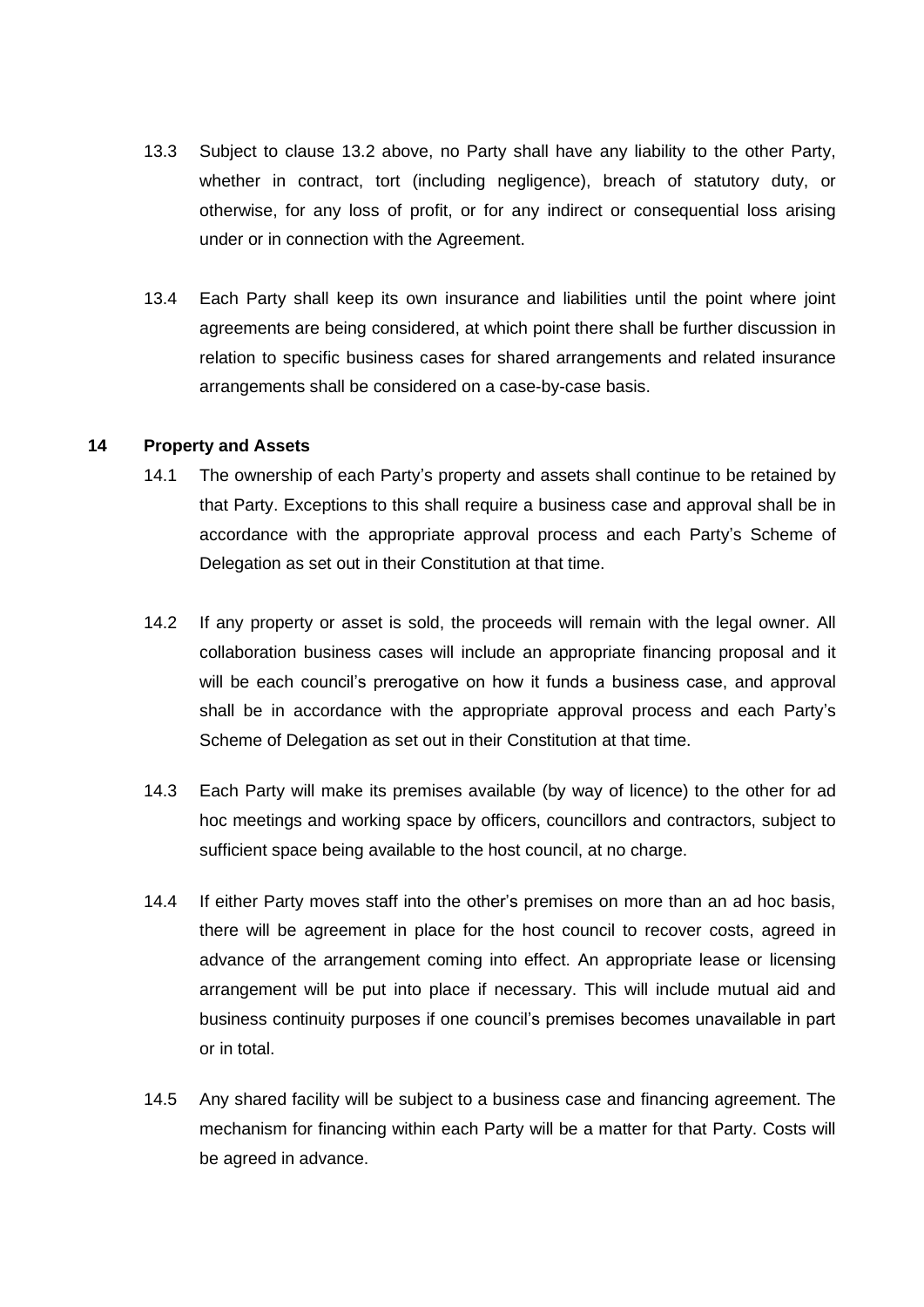- 14.6 Each Party will retain its own ICT facilities and make them available to officers in shared roles or directly supporting shared roles. Those officers will abide by the security policies of the council that is hosting the ICT facility being used.
- 14.7 If required to travel to the other council's premises, employees will adhere to their employing Party's mileage and expense protocols. Parking may not be guaranteed.
- 14.8 The Parties will establish a protocol with each other and their insurance providers to support the principles in this Inter-Authority Agreement. This will include consideration of use of assets and property by employees, councillors and contractors.
- 14.9 If any assets are proposed to be purchased, leased or invested in jointly, they will be subject to an approved business case, clear protocols for use of such assets, both during the collaboration in the event of the partnership's termination, and approval in accordance with the appropriate approval process and each Party's Scheme of Delegation.

#### **15 Indemnity**

- 15.1 Each Party (**"**I**ndemnifying party"**) shall indemnify the other Party (**"Indemnified Party**") against all liabilities, costs, expenses, damages and losses (including but not limited to any direct, indirect or consequential losses, loss of profit, loss of reputation and all interest, penalties and legal costs (calculated on a full indemnity basis) and all other reasonable professional costs and expenses) suffered or incurred by the Indemnified Party arising out of or in connection with the Indemnifying Party's performance of this Agreement.
- 15.2 This indemnity shall not cover the indemnified party to the extent that a claim under it results from the indemnified party's negligence or wilful misconduct.
- 15.3 Nothing in this clause shall restrict or limit the indemnified party's general obligation at law to mitigate a loss it may suffer or incur as a result of an event that may give rise to a claim under this indemnity

#### **16 Conflicts of Interest**

16.1 Each Party shall notify the other Party immediately of any actual or potential conflict of interest between the notifying Party and any contractor or customer (or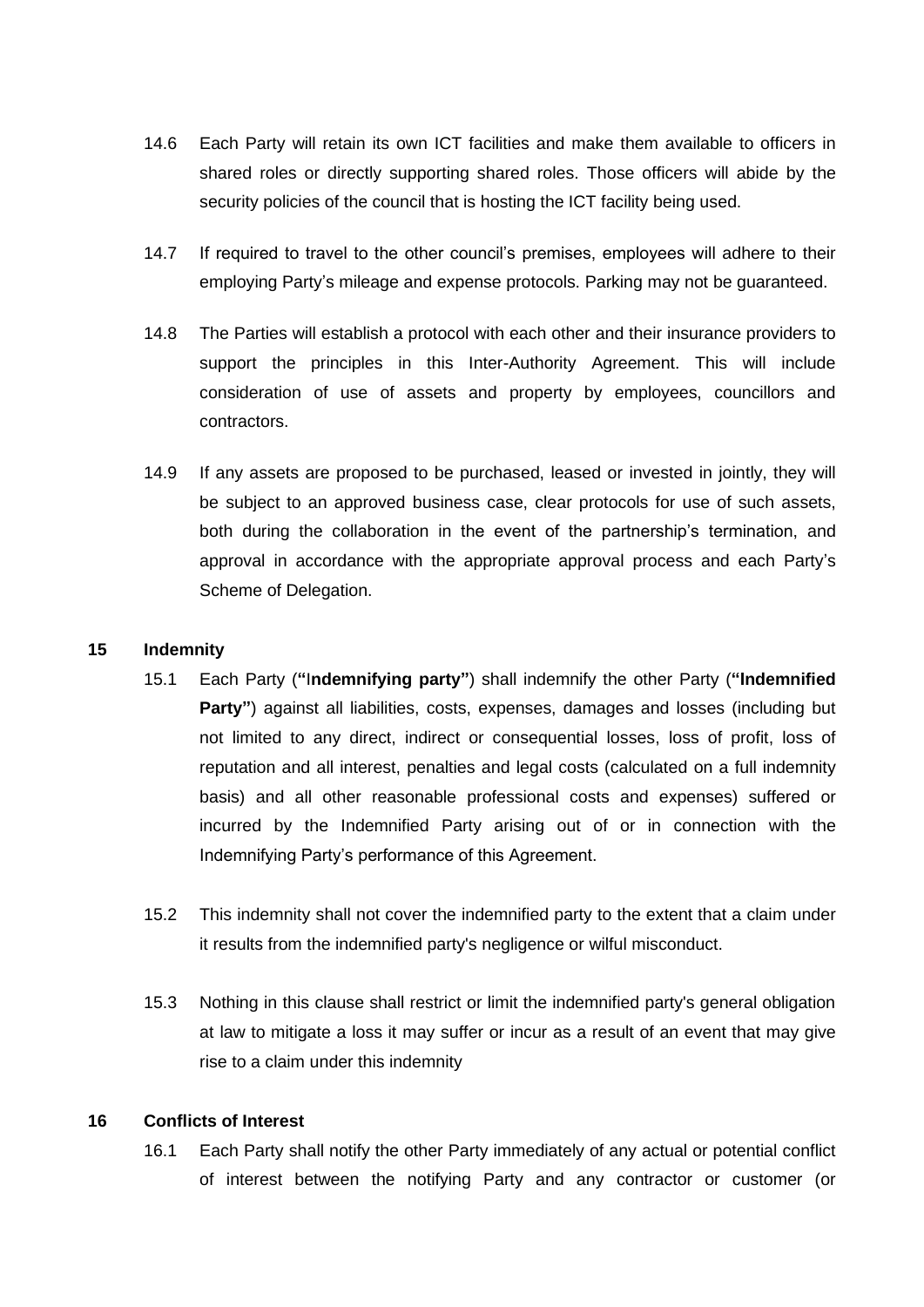prospective contractor or customer) which may arise in connection with the Project. The notifying Party will as soon as possible either withdraw from any decision making in relation to such contractor or customer giving rise to the potential conflict or agree with the other Party either that no conflict exists or an acceptable method of averting it

- 16.2 The Parties shall agree a conflicts protocol that is to be appended to this agreement
- 16.3 The Parties shall use the same process used currently for resolving conflicts of interest within each authority as the basis of conflicts resolution, expanded upon as necessary.

#### **17 Dispute Resolution**

- 17.1 The Parties shall attempt, in good faith, to resolve any Dispute promptly by negotiation which shall be conducted as follows: *[Drafting note – 'Dispute' is defined within the existing s113 Agreement as 'any dispute arising under this Agreement'.]*
	- (a) the Dispute shall be referred by a Party, first to the authorised representatives of the Party for resolution *[Drafting note – the authorised representatives will be those officers nominated by each authority to represent each party in the case of a dispute]*;
	- (b) if the Dispute cannot be resolved by the authorised representatives of the Party within 14 days after the Dispute has been referred to them, then the Party may give notice to the other Party in writing (Dispute Notice) that a Dispute has arisen; and
	- (c) within seven days of the date of the Dispute Notice, each Party shall refer the Dispute to the Leader of the Council of each Party for resolution.
- 17.2 If the Leaders of the Parties are unable, or fail, to resolve the Dispute within 21 days of the date of the Dispute Notice, the Parties may attempt to resolve the Dispute by mediation in accordance with clauses 17.3 and 17.4 below.
- 17.3 The Parties will attempt in good faith to resolve the Dispute through mediation in accordance with the Centre for Effective Dispute Resolution (CEDR) Model Mediation Procedure. Unless otherwise agreed between the Parties, the mediator will be nominated by CEDR. To initiate the mediation a Party must give notice in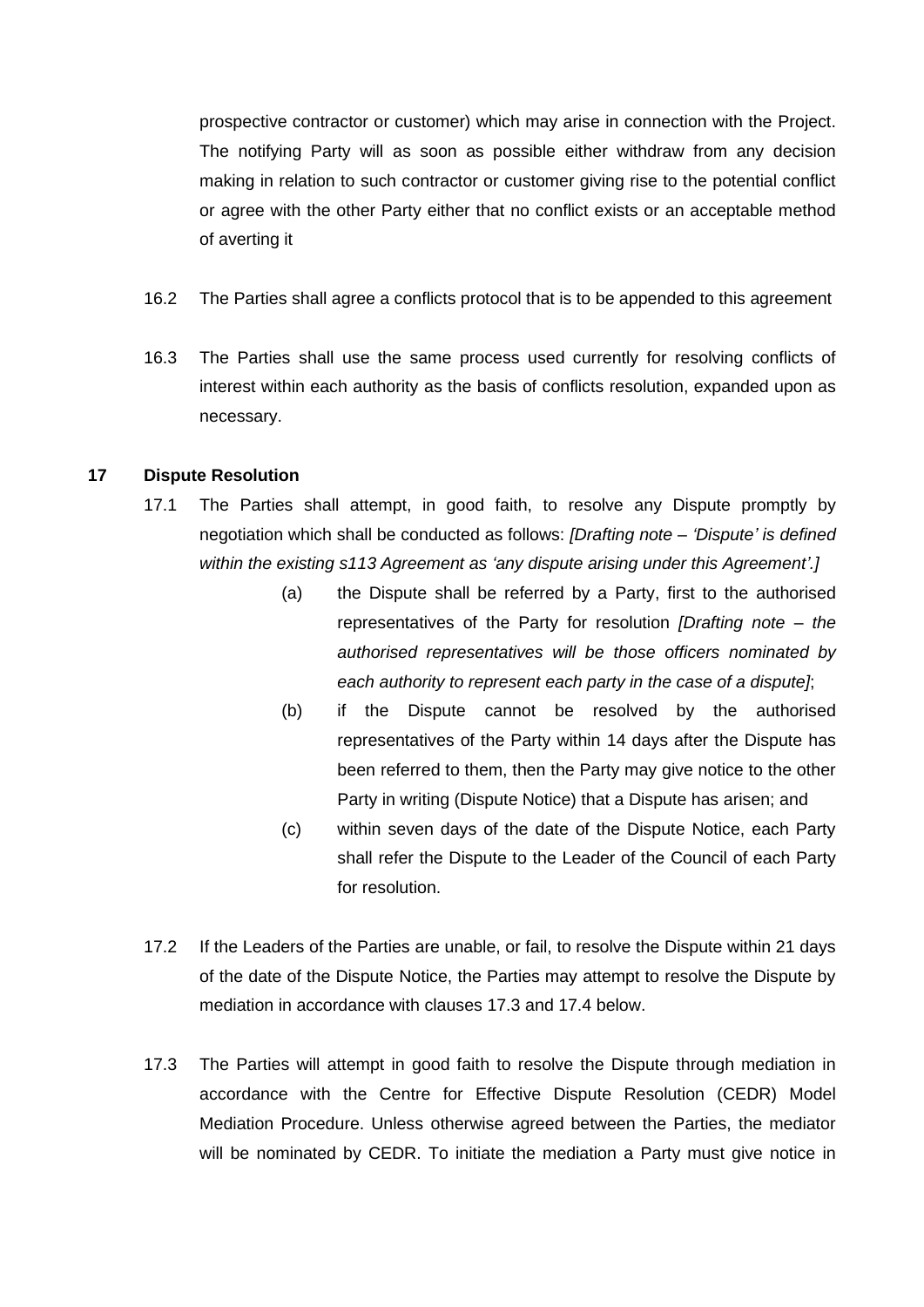writing (ADR notice) to the other Party to the dispute requesting a mediation. A copy of the request should be sent to CEDR.

17.4 The mediation will start not later than 14 days after the date of the ADR notice. The commencement of a mediation will not prevent the parties commencing or continuing court proceedings.

# **18 Confidentiality**

18.1 Each Party will use reasonable endeavours to keep confidential all Confidential Information concerning the collaboration or the business and affairs of the other Authority and shall not disclose it except with the consent of the other Party or a valid order from a Court or Tribunal of competent jurisdiction.

# **19 Data Protection/Freedom of Information**

- 19.1 A Data Sharing Agreement has been drafted and will be appended to this Agreement.
- 19.2 Each Party acknowledges that the other Authority is subject to the requirements of the Freedom of Information Act 2000 and the Environmental Information Regulations 2004 and each Party shall, where reasonable, assist and co-operate with the other Party (at its own expense) to enable the other Party to comply with these information disclosure obligations.

# **20 Copyright and Intellectual Property**

- 20.1 Copyright and intellectual property in any documents, reports, policies and procedures produced by Employees of one Council for the sole benefit of the other Council shall vest solely in the other Council. Where any such documents, reports, policies and procedures are produced for the benefit of both Councils, copyright and intellectual property in them shall vest in both Councils equally.
- 20.2 Each Council hereby grants to the extent permissible by law a licence to the other to use its Intellectual Property Rights solely and exclusively for the purposes of and in connection with this Agreement.
- 20.3 Any Intellectual Property Rights created through the establishment and running of shared services by the Councils shall vest in the Councils and be held jointly by them at the time they were created.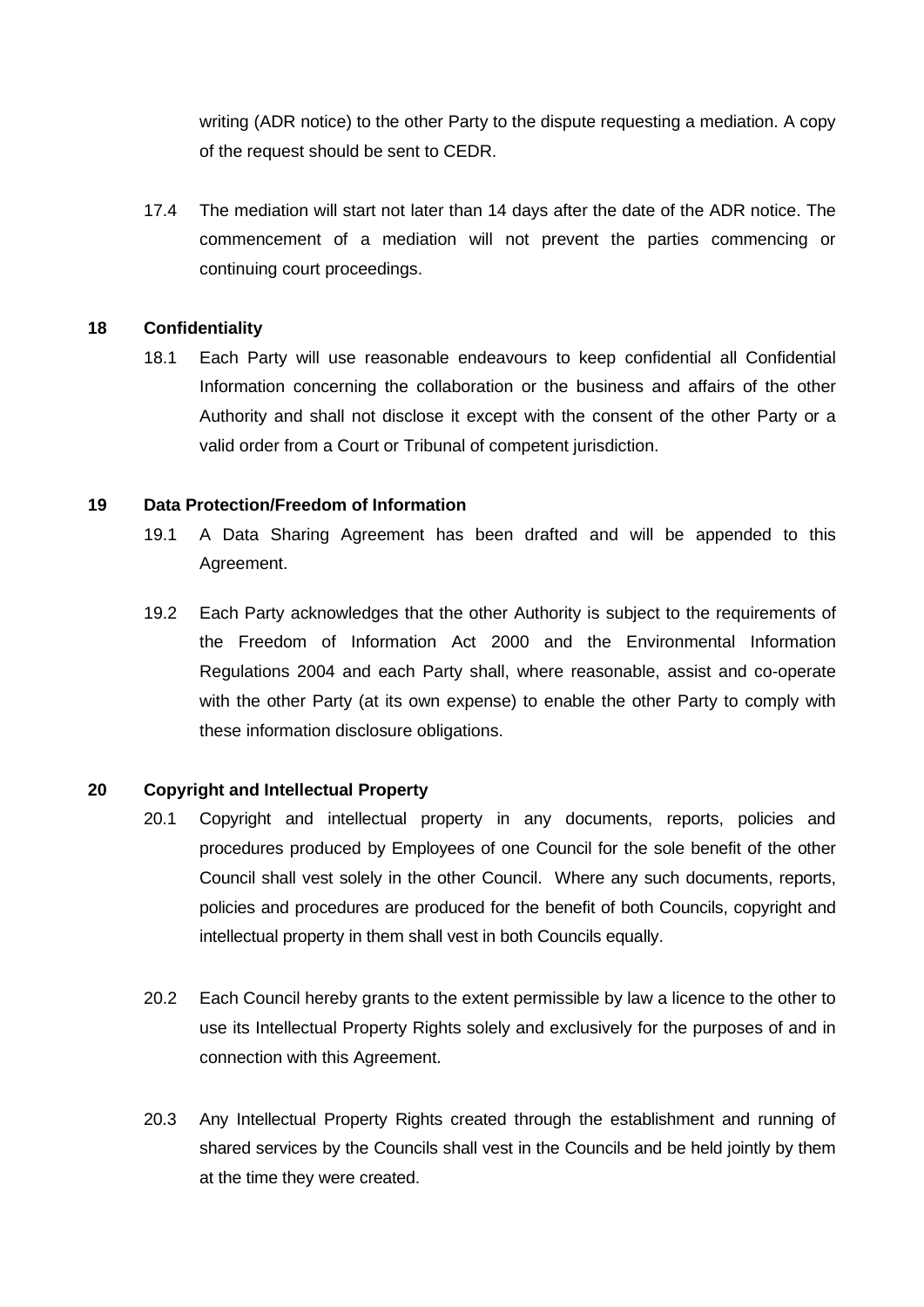#### **21 Variation**

.

- 21.1 No variation of this Agreement shall be effective unless it is in writing and signed by the Parties (or their authorised representatives).
- **22 Waiver** *[Drafting Note - This clause governs the way in which either Party can (or cannot) waive a contractual right under the Agreement and the consequences of any waiver]*
	- 22.1 A waiver of any right or remedy under this Agreement or by law is only effective if given in writing and shall not be deemed a waiver of any subsequent breach or default.
	- 22.2 A failure or delay by a Party to exercise any right or remedy provided under this Agreement or by law shall not constitute a waiver of that or any other right or remedy, nor shall it prevent or restrict any further exercise of that or any other right or remedy. No single or partial exercise of any right or remedy provided under this Agreement or by law shall prevent or restrict the further exercise of that or any other right or remedy.

## **23 Third Parties**

23.1 It is agreed for the purposes of the Contract (Rights of Third Parties) Act 1999 that this Agreement is not intended to and does not give to any person who is not a party to this Agreement any rights to enforce any provisions contained in this Agreement.

#### **24 Governing Law and Jurisdiction**

24.1 This Agreement shall be governed by and construed in accordance with the law of England and Wales.

#### **25 Force Majeure**

25.1 Neither Party shall be in breach of this Agreement nor liable for delay in performing, or failure to perform, any of its obligations under this Agreement if such delay or failure result from events, circumstances or causes beyond its reasonable control. In such circumstances the time for performance shall be extended by a period equivalent to the period during which performance of the obligation has been delayed or failed to be performed. If the period of delay or non-performance continues for two months, the Parties shall refer the matter via the dispute resolution process set out at clause 17 and if resolution cannot be agreed the Party not